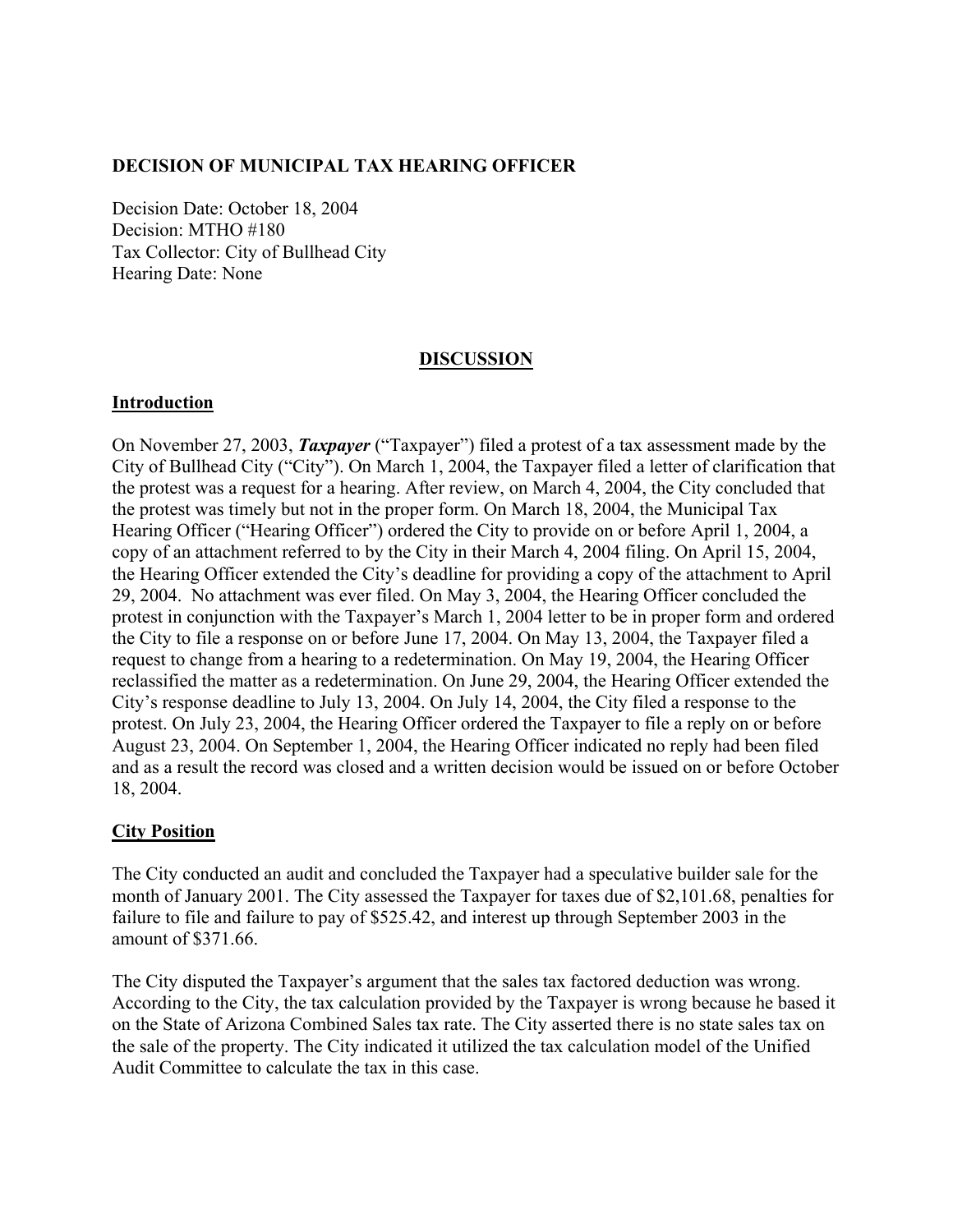The City disputed the Taxpayer's argument that the City did not allow the proper tax credits. According to the City, the allowable tax credits are set forth in City Tax Code Section 416 (3) ("Section 416  $(3)$ ") as follows:

*The following tax credits are available to owner-builders or speculative builders, not to exceed the tax liability against which such credits apply, provided such credits are documented to the satisfaction of the tax collector:* 

- *(A) A tax credit equal to the amount of city privilege or use tax, or the equivalent excise tax, paid directly to a taxing jurisdiction or as a separately itemized charge paid directly to the vendor with respect to the tangible personal property incorporated into the said structure or improvement to real property undertaken by the owner-builder or speculative builder.*
- *(B) A tax credit equal to the amount of privilege taxes paid to this City, or charged separately to the speculative builder, by a construction contractor, on the gross income derived by said person from the construction of any improvement to the real property.*

The City asserted they allowed the credits pursuant to the Section 416 (3).

The City agreed to revise the fair market value of the land deduction based on additional documentation provided by the Taxpayer. In the original audit, the City allowed twenty percent of the selling price as the fair market value of the land. According to the City, the twenty percent is the rule of thumb used when there is no other documentation. As part of the protest, the Taxpayer provided an appraisal value of \$138,400, which the City finds acceptable. The City did not find support for the Taxpayer's request to increase the average percentage increase in land values from the Mohave County Tax Assessor from 1996 to 2001.

The City assessed penalties for failure to file a return and for failure to timely pay taxes when due. According to the City, the penalties are authorized pursuant to ARS Section 42-1125 (A) ("Section 42-1125  $(A)$ ") which reads as follows:

*A. If a taxpayer fails to make and file a return for a tax administered pursuant to this article on or before the due date of the return or the due date as extended by the department, then, unless it is shown that the failure is due to reasonable cause and not due to willful neglect, four and onehalf percent of the tax required to be shown on such return shall be added to the tax for each month or fraction of month elapsing between the due date of the return and the date on which it is filed. The total penalty shall not exceed twenty-five percent of the tax found to be remaining due.* 

The assessed penalties may be waived for reasonable cause. The City asserted the Taxpayer's claim of being unaware of the tax is not reasonable cause. According to the City, ignorance of the law is not an excuse. Further, the City argued the Taxpayer, as a reasonable and prudent businessman should have known of the tax consequences of the sale. As a result, the City argued the penalties should be upheld.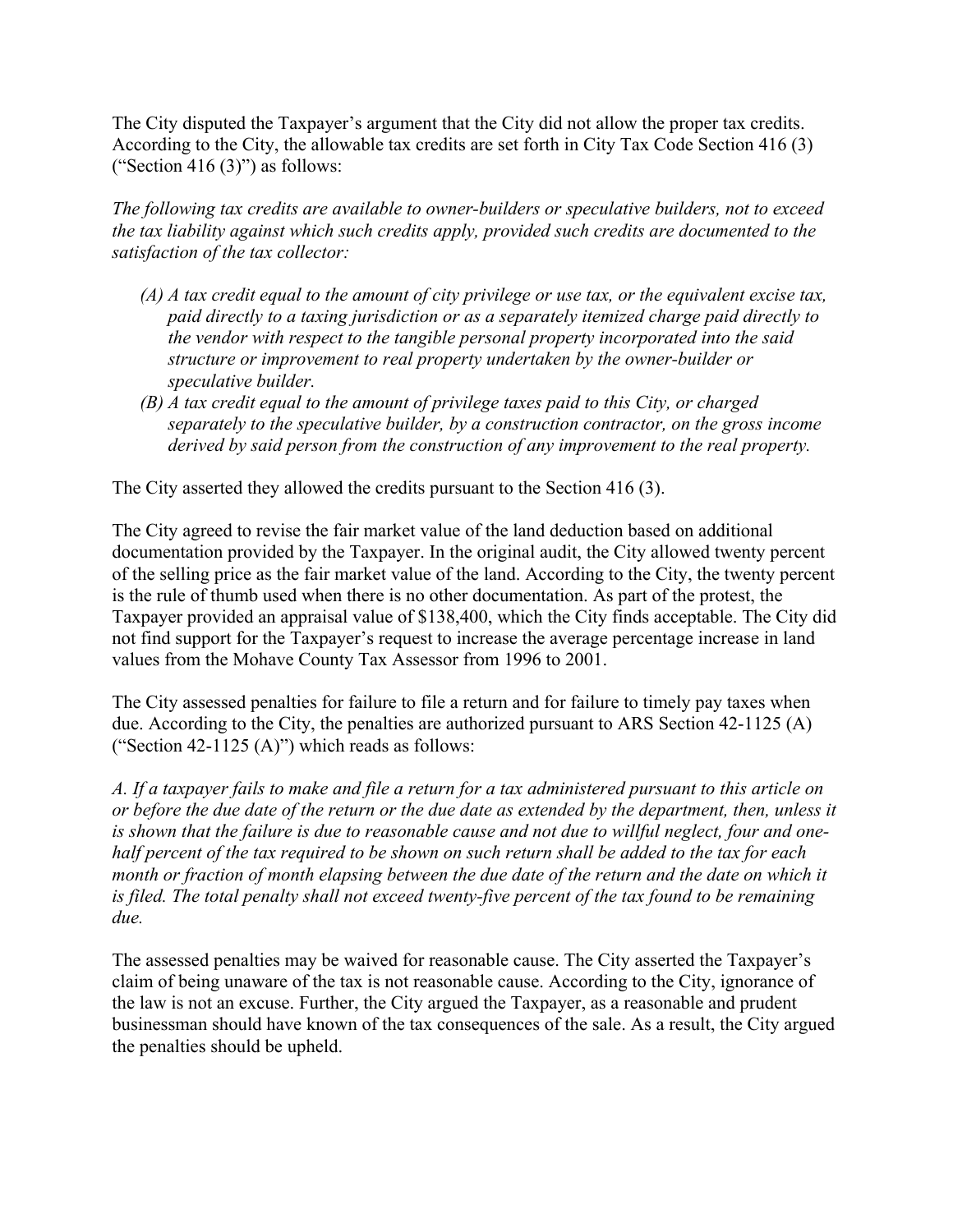The City also disputed the Taxpayer's request to waive the interest. The City asserted that ARS Section 42-1123 (C) ("Section 1123 (C)") requires interest to be charged. As a result of the City's recommended adjustment for the land deduction, the City's revised assessment consisted of taxes due in the amount of \$1,507.36, penalties of \$376.84, plus interest until paid.

### **Taxpayer Position**

The Taxpayer argued that the City had made an error in calculating the sales tax factored deduction. The Taxpayer asserted the City did not include the combined factored tax. The Taxpayer also indicated that he had provided documentation from the Arizona Department of Revenue ("DOR") that allows certain itemized deductions that the City had disallowed. The Taxpayer argued that the City's use of \$100,000 for the fair market value of land deduction was too low. The Taxpayer provided a "certified appraisal", dated November 12, 1996, showing the land valuation to be \$138,400. The Taxpayer requested the appraisal value be used along with adjustments to reflect the average increase in land values in Mohave County from 1996 to 2001. The Taxpayer also requested the penalties and interest be waived as the tax liability was unknown to him. The Taxpayer asserted that he did not know he was a speculative builder subject to the speculative builder tax.

### **ANALYSIS**

There was no dispute that the Taxpayer sold improved property in January of 2001 that was subject to the speculative builder tax pursuant to Section 416. While the Taxpayer has disputed the City's sales tax factored deduction and the tax credits, we are not convinced the City has made an error for either the sales tax or the tax credit. We find the City's revision for the fair market value of land is appropriate based on the "certified appraisal" provided by the Taxpayer. The additional adjustment proposed by the Taxpayer would be speculative and accordingly the Hearing Officer will not approve the adjustment.

The City is authorized pursuant to Section 1125 (A) to assess penalties for failure to file and failure to timely pay. Those penalties can be waived if the failure to file and pay was due to reasonable cause and not willful neglect. The Taxpayer paid sales tax on purchases for both the materials and sub-contracted portions of the construction and believed he had paid all the taxes due when the building was constructed. The Taxpayer was not aware of the speculative builder tax. Based on the above, we find the Taxpayer did have reasonable cause for failing to file and timely pay and was not willfully negligent in his taxes. Accordingly, we will waive all penalties assessed. The interest may not be waived.

### **FINDINGS OF FACT**

1. On November 29, 20034, the Taxpayer filed a protest of a tax assessment made by the City.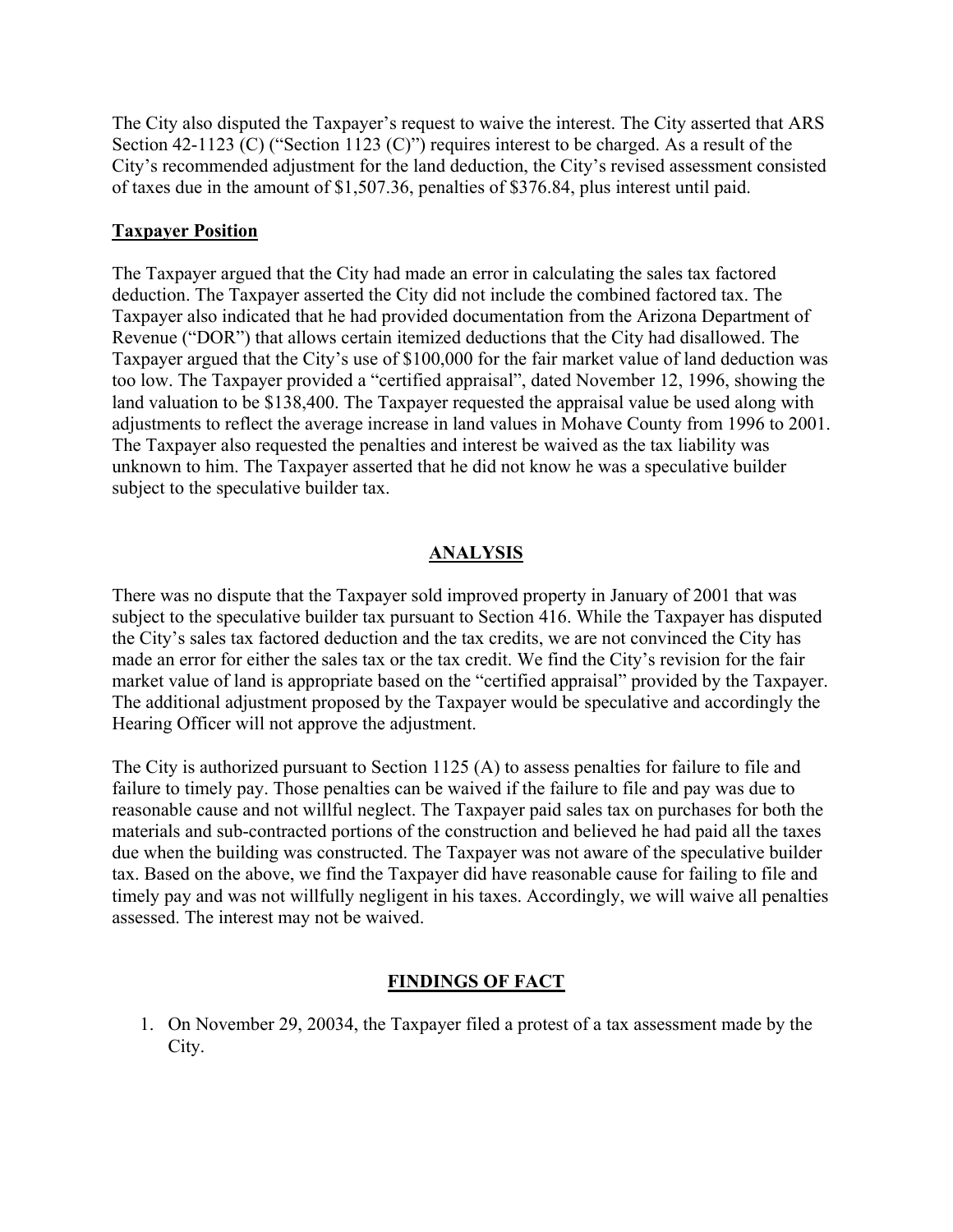- 2. On March 1, 2004, the Taxpayer filed a letter of clarification that the protest was a request for a hearing.
- 3. After review, on March 4, 2004, the City concluded that the protest was timely but not in proper form.
- 4. On March 18, 2004, the Hearing Officer ordered the City to provide on or before April 1, 2004, a copy of an attachment referred to by the City in their March 4, 2004 filing.
- 5. On April 15, 2004, the Hearing Officer extended the City's deadline for providing a copy of the attachment to April 29, 2004.
- 6. No attachment was ever filed.
- 7. On May 3, 2004, the Hearing Officer concluded the protest in conjunction with the Taxpayer's March 1, 2004 letter to be in proper form and ordered the City to file a response on or before June 17, 2004.
- 8. On May 13, 2004, the Taxpayer filed a request to change from a hearing to redetermination.
- 9. On May 19, 2004, the Hearing Officer reclassified the matter as a redetermination.
- 10. On June 29, 2004, the Hearing Officer extended the City's response deadline to July 13, 2004.
- 11. On July 14, 2004, the City filed a response to the protest.
- 12. On July 23, 2004, the Hearing Officer ordered the Taxpayer to file a reply on or before August 23, 2004.
- 13. On September 1, 2004, the Hearing Officer indicated no reply had been filed and as a result the record was closed and a written decision would be issued on or before October 18, 2004.
- 14. The City conducted an audit and concluded the Taxpayer had a speculative builder sale for the month of January 2001.
- 15. The City assessed the Taxpayer for taxes due of \$2,101.68; penalties for failure to file and failure to pay of \$525.42, and interest up through September 2003 in the amount of \$371.66.
- 16. The Taxpayer provided a "certificate appraisal" to show the fair market value of the land as of November 12, 1996 was \$138,400.